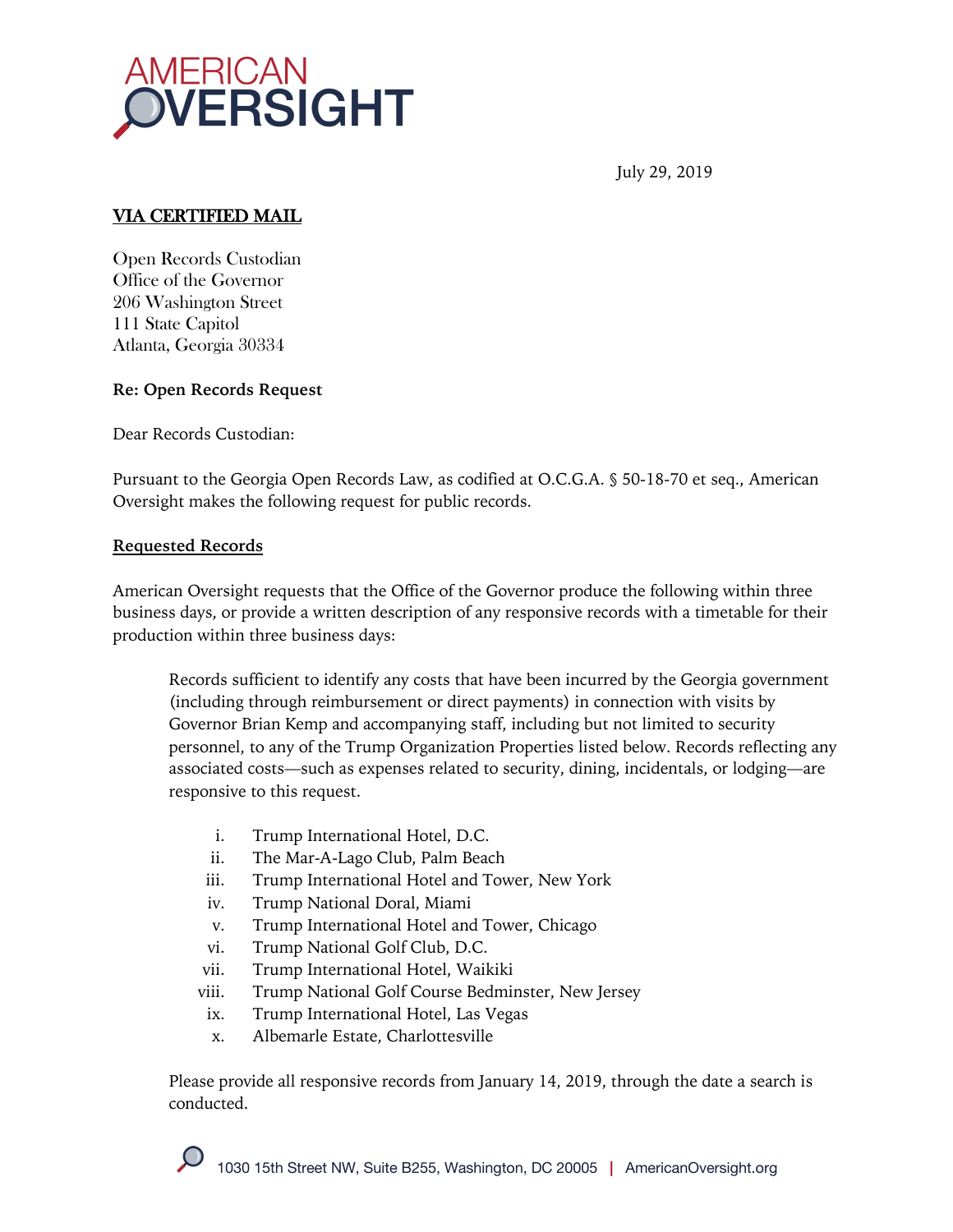American Oversight seeks all responsive records regardless of format, medium, or physical characteristics. In conducting your search, please understand the term "record" in its broadest sense, to include any written, typed, recorded, graphic, printed, or audio material of any kind. We seek records of any kind, including electronic records, audiotapes, videotapes, and photographs, as well as letters, emails, facsimiles, telephone messages, voice mail messages and transcripts, notes, or minutes of any meetings, telephone conversations or discussions. Our request includes any attachments to these records. **No category of material should be omitted from search, collection, and production.**

In addition, American Oversight insists that your office use the most up-to-date technologies to search for responsive information and take steps to ensure that the most complete repositories of information are searched. American Oversight is available to work with you to craft appropriate search terms. **However, custodian searches are still required; governmental authorities may not have direct access to files stored in .PST files, outside of network drives, in paper format, or in personal email accounts.**

Please search all records regarding official business, **including files or emails in the personal custody of your officials, such as personal email accounts.**

If this request is denied in whole or in part, we ask that you cite in writing the specific statutory exemption upon which you rely, as required by law. In the event some portions of the requested records are properly exempt from disclosure, please disclose any reasonably segregable non-exempt portions of the requested records. If it is your position that a document contains non-exempt segments, but that those non-exempt segments are so dispersed throughout the document as to make segregation impossible, please state what portion of the document is non-exempt, and how the material is dispersed throughout the document. If a request is denied in whole, please state specifically that it is not reasonable to segregate portions of the record for release.

Please take appropriate steps to ensure that records responsive to this request are not deleted by your office before the completion of processing for this request. If records potentially responsive to this request are likely to be located on systems where they are subject to potential deletion, including on a scheduled basis, please take steps to prevent that deletion, including, as appropriate, by instituting a litigation hold on those records.

To ensure that this request is properly construed, that searches are conducted in an adequate and efficient manner, and that extraneous costs are not incurred, American Oversight welcomes an opportunity to discuss its request with you before you undertake your search or incur search or duplication costs. By working together at the outset, American Oversight and your office can decrease the likelihood of costly and time-consuming litigation in the future.

Where possible, please provide responsive material in electronic format by email or in PDF or TIF format on a USB drive. Please send any responsive material being sent by mail to American Oversight, 1030 15th Street NW, Suite B255, Washington, DC 20005. If it will accelerate release of